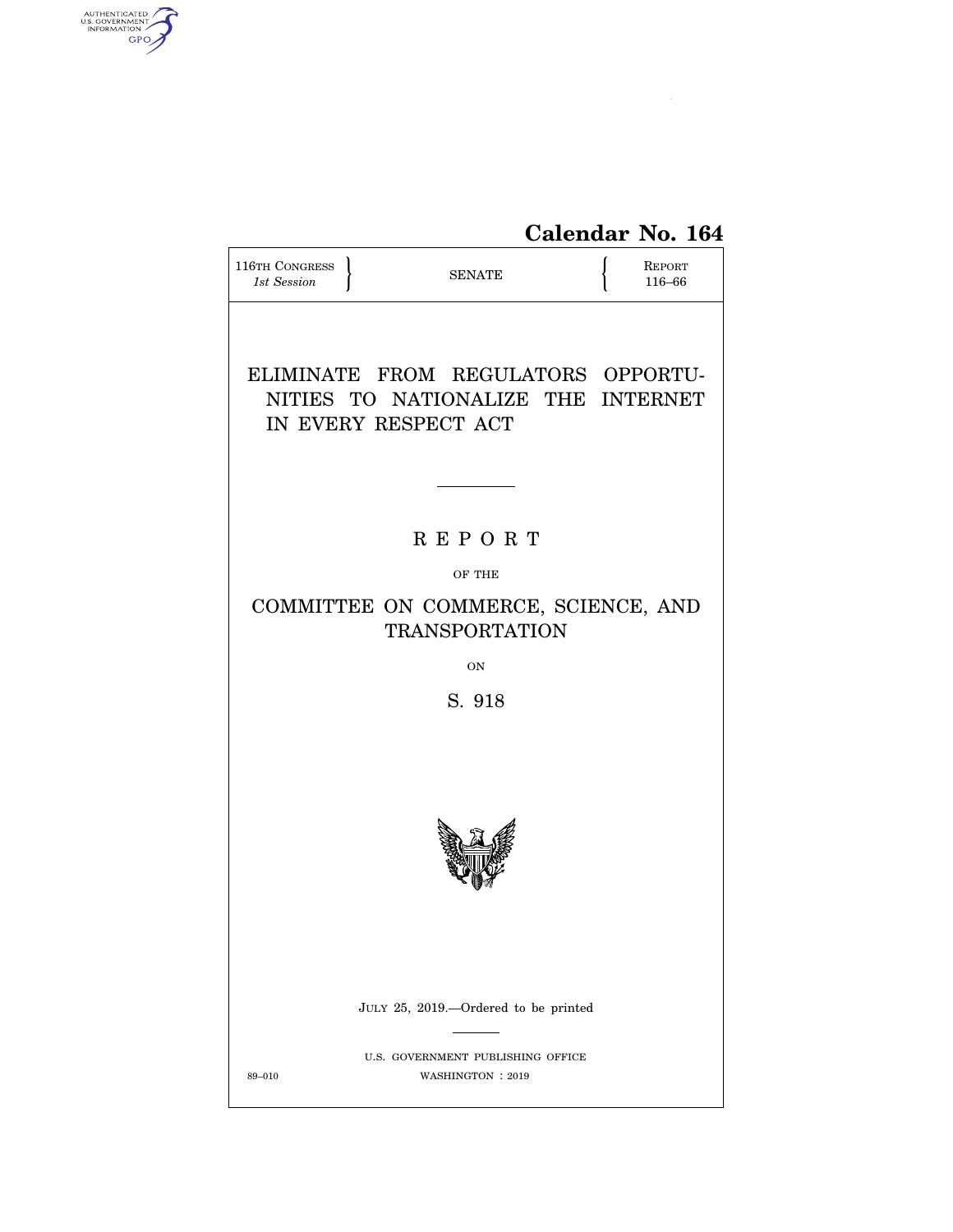#### SENATE COMMITTEE ON COMMERCE, SCIENCE, AND TRANSPORTATION

#### ONE HUNDRED SIXTEENTH CONGRESS

#### FIRST SESSION

ROGER F. WICKER, Mississippi, *Chairman* 

JOHN THUNE, South Dakota MARIA CANTWELL, Washington<br>ROY BLUNT, Missouri MARIA MAY KLOBUCHAR, Minnesota ROY BLUNT, Missouri AMY KLOBUCHAR, Minnesota TED CRUZ, Texas RICHARD BLUMENTHAL, Connecticut THE CIRCLIFER, Nebraska BRIAN SCHATZ, Hawaii JERRY MORAN, Kansas<br>JERRY MORAN, Kansas<br>DNARD J. MARKEY, M<br>DAN SULLIVAN, Alaska TOM UDALL, New Mexic JERRY MORAN, Kansas EDWARD J. MARKEY, Massachusetts DAN SULLIVAN, Alaska TOM UDALL, New Mexico CORY GARDNER, Colorado CARY C. PETERS, Michigan<br>MARSHA BLACKBURN, Tennessee TAMMY BALDWIN, Wisconsin<br>SHELLEY MOORE CAPITO, West Virginia TAMMY DUCKWORTH, Illinois MARSHA BLACKBURN, Tennessee TAMMY BALDWIN, Wisconsin SHELLEY MOORE CAPITO, West Virginia TAMMY DUCKWORTH, Illinois MIKE LEE, Utah JON TESTER, Montana TODD C. YOUNG, Indiana JACKY ROSEN, Nevada RICK SCOTT, Florida

**SON TESTEN, MONTAIR<br>KYRSTEN SINEMA, Arizona**<br>JACKY ROSEN, Nevada

JOHN KEAST, *Staff Director*  DAVID STRICKLAND, *Minority Staff Director*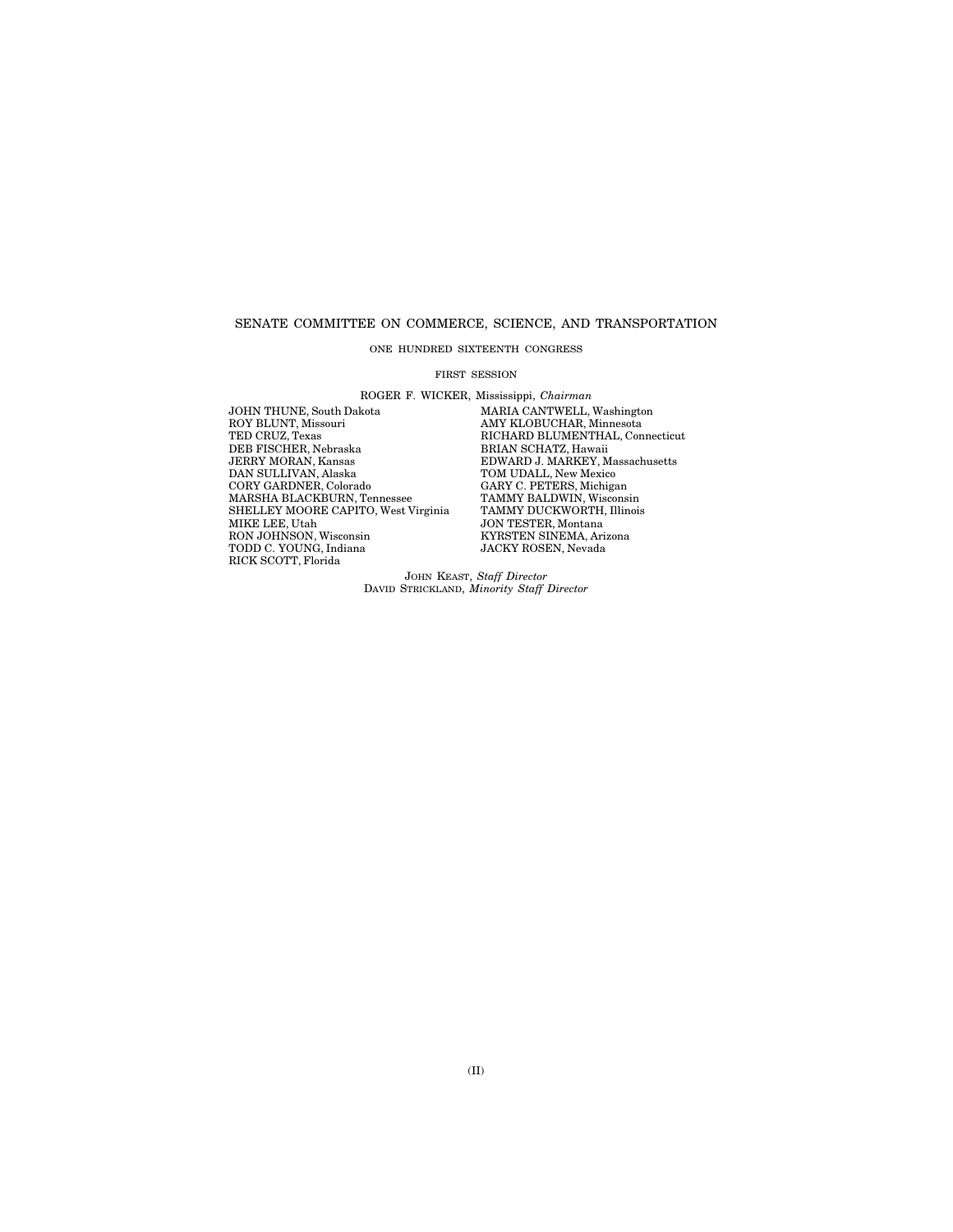# **Calendar No. 164**

116TH CONGRESS REPORT 116-66

# ELIMINATE FROM REGULATORS OPPORTUNITIES TO NATIONALIZE THE INTERNET IN EVERY RESPECT ACT

JULY 25, 2019.—Ordered to be printed

Mr. WICKER, from the Committee on Commerce, Science, and Transportation, submitted the following

# R E P O R T

#### [To accompany S. 918]

#### [Including cost estimate of the Congressional Budget Office]

The Committee on Commerce, Science, and Transportation, to which was referred the bill (S. 918) to prohibit the President or a Federal agency from constructing, operating, or offering wholesale or retail services on broadband networks without authorization from Congress, and for other purposes, having considered the same, reports favorably thereon with amendments and recommends that the bill (as amended) do pass.

# PURPOSE OF THE BILL

S. 918 would prohibit the President or any Federal agency from creating or operating a wholesale or retail broadband network. It also would task the Government Accountability Office (GAO) with conducting a study on the vulnerabilities of U.S. broadband networks to foreign threats.

#### BACKGROUND AND NEEDS

American leadership in fourth generation (4G) mobile technology—mobile broadband service allowing high-speed, high-definition video—is credited by one major U.S. wireless trade association with a \$100 billion increase in annual GDP in 2016, an increase in total wireless-related jobs of 84 percent between 2011 and 2014, and ''\$125 billion in revenue to American companies that could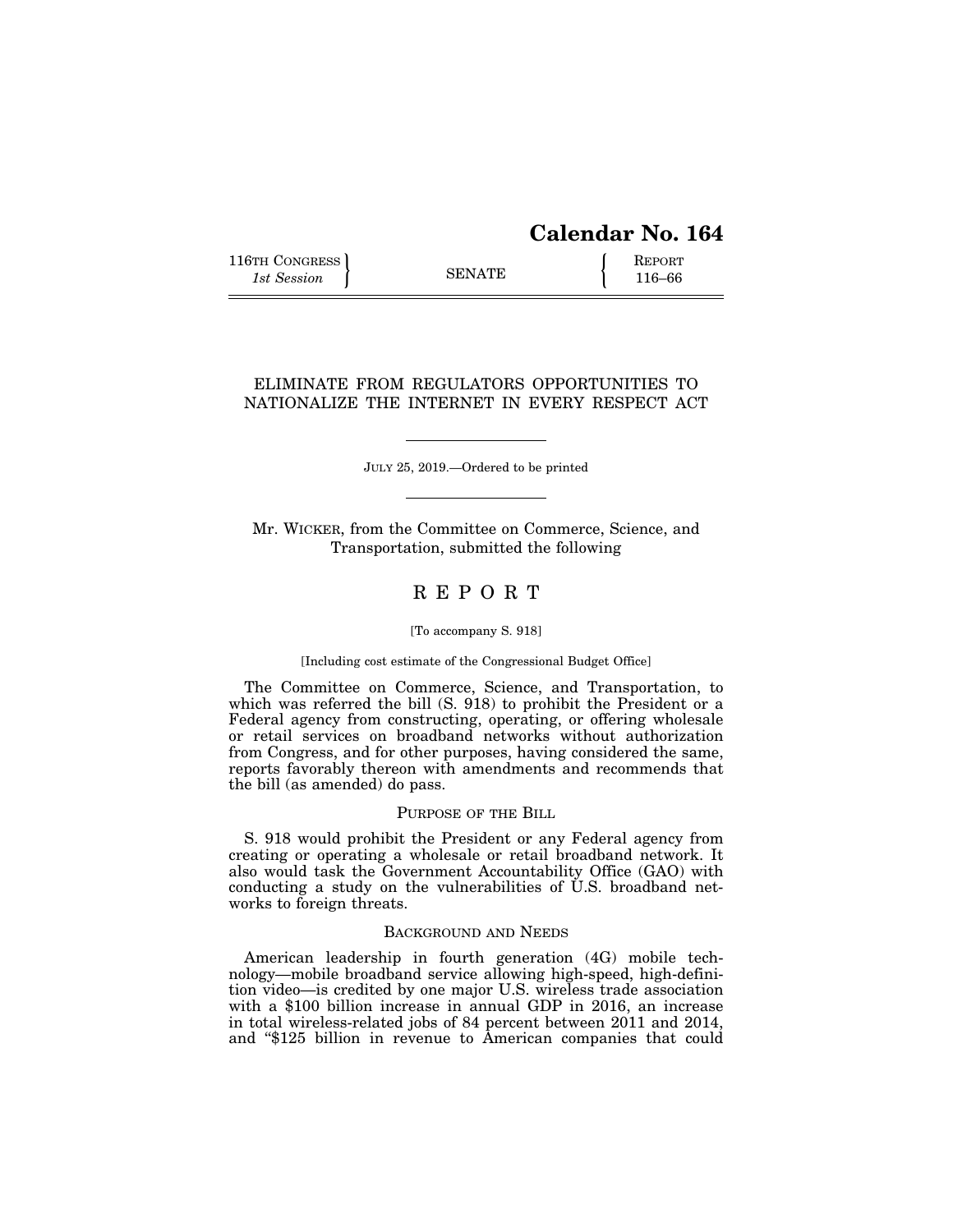have gone elsewhere if the U.S. hadn't seized 4G leadership."<sup>1</sup> The U.S. wireless industry notes that these benefits are a result of private-sector investment in developing and deploying this technology. Federal Communications Commission Chairman Ajit Pai has stated, ''[t]he lesson of 4G is that ultimately Americans benefited from the free-market approach."<sup>2</sup> Today, "America's wireless industry supports over 4.7 million jobs and contributes \$475 billion annually to the economy."<sup>3</sup>

Some parties have suggested that the Nation would benefit from the Federal Government taking the lead in the deployment of fifth generation (5G) wireless networks.4 They have argued that the unique nature of 5G networks and their potential eventual use in nearly all facets of the U.S. economy warrant a secure, centralized network. These groups also argue that a centralized network would have greater speed to market. Many stakeholder groups oppose these contentions, citing the success the United States has had with the private model of wireless deployment.<sup>5</sup> These groups also note that U.S. wireless carriers already are in the process of deploying 5G throughout the country.

This bill would express Congress's disagreement with the proponents of the Federal Government establishing its own 5G (and other broadband) networks to provide wholesale or retail service to consumers, and in so doing, would promote continued private sector investment, deployment, and innovation in wired and wireless broadband.

This bill also would require that GAO study the potential threats facing United States broadband networks from China, Iran, Russia, and any other potential foreign adversary; and the risks associated with using foreign equipment and services in U.S. broadband networks. This report is necessary given concerns over threats to the security of mobile networks. Although mobile technology provides enormous benefits for consumers and the American economy, ''what is good for consumers is also good for intelligence services and cyberattackers."<sup>6</sup> A 2012 House Permanent Select Committee on Intelligence report found that ''the risks associated with [two Chinese companies'] provision of equipment to U.S. critical infrastructure could undermine core U.S. national-security interests,"7 and encouraged U.S. network providers and systems developers ''to seek other vendors for their projects."<sup>8</sup> Indeed, security concerns related to wireless networks have been highlighted in the United Kingdom,

<sup>1</sup> ''How America's 4G Leadership Propelled the U.S. Economy, Recon Analytics'', at 1 (*https://*  api.ctia.org/wp-content/uploads/2018/04/Recon-Analytics\_How-Americas-4G-Leadership-<br>Propelled-US-Economy 2018.pdf).<br>- <sup>2</sup>Dean DeChiaro, "Nationalization question hangs over White House's 5G Announcement",

Roll Call, Apr. 15, 2019 (*https://www.rollcall.com/news/policy/nationalization-question-hangswhite-houses-5g-announcement*). 3 ''The Global Race to 5G, CTIA'', at 4 (*https://api.ctia.org/wp-content/uploads/2018/04/* 

*Race-to-5G-Report.pdf*). 4 *Id.* 

<sup>&</sup>lt;sup>5</sup> David Shepardson, "Trump team idea to nationalize 5G network to counter China is re-<br>jected", Reuters, Jan. 29, 2018 (https://www.reuters.com/article/us-usa-trump-5g-fcc/trump-<br>team-idea-to-nationalize-5g-network-to-c

<sup>2019 (</sup>https://www.nytimes.com/2019/01/26/us/politics/huawei-china-us-5g-technology.html)<br><sup>7 st</sup>Investigative Report on the U.S. National Security Issues Posed by Chinese Telecommuni-<br>cations Companies Huawei and ZTE", Repo C.A. Dutch Ruppersberger of the Permanent Select Committee on Intelligence, at vi, October 8, 2012 (*https://searchworks.stanford.edu/view/9762611*).<br><sup>8</sup>*Id.* at vi.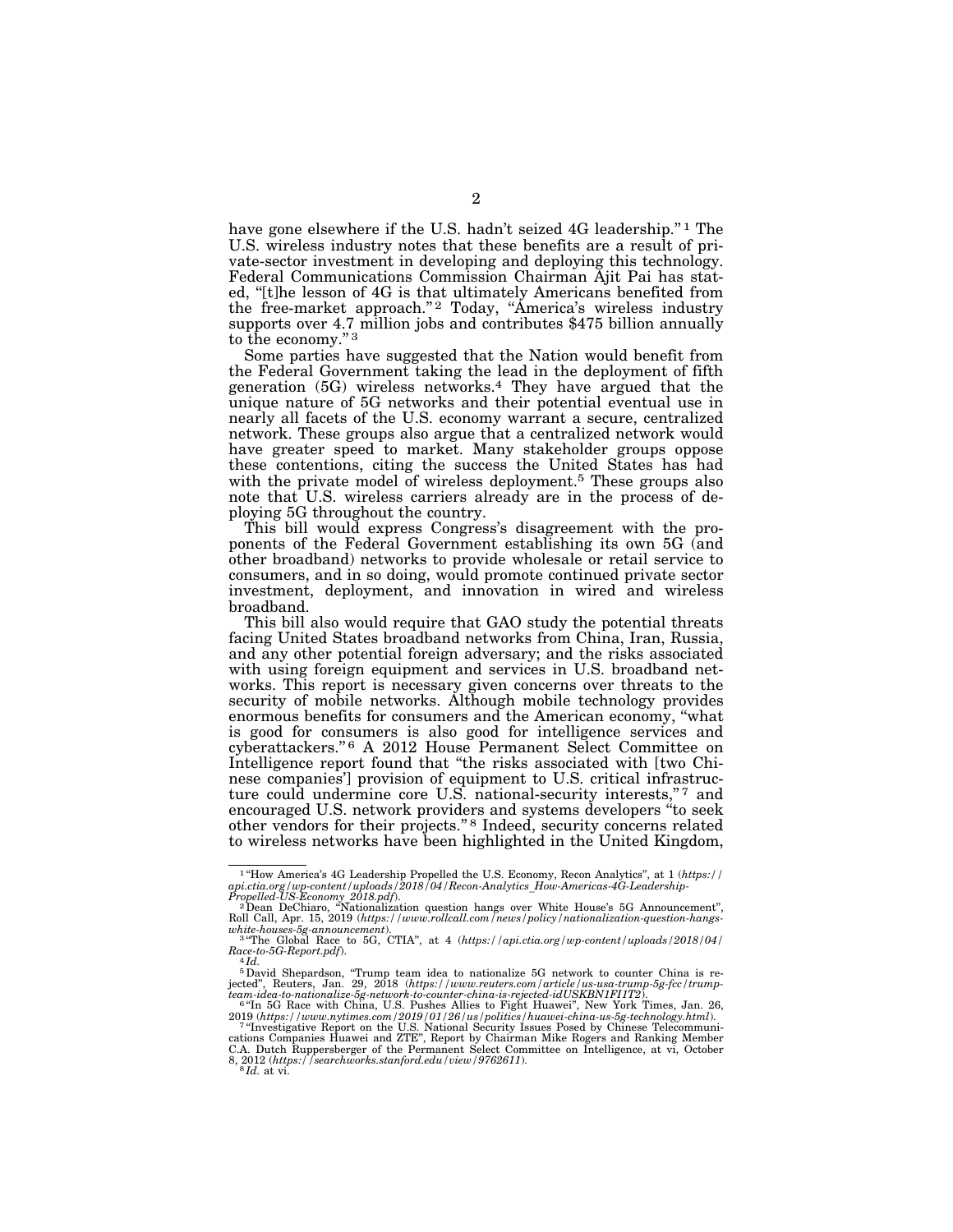and New Zealand and Australia have barred one Chinese company's equipment from their mobile networks.9

#### SUMMARY OF PROVISIONS

If enacted, S. 918 would do the following:

- Prohibit the President and Federal agencies from constructing, operating, or offering wholesale or retail service on a broadband network, without authorization from Congress signed into law by the President. • Require GAO to conduct a study on the vulnerabilities of
- Require GAO to conduct a study on the vulnerabilities of broadband networks in the United States to foreign threats.

#### LEGISLATIVE HISTORY

S. 918, the E-FRONTIER Act, was introduced on March 27, 2019, by Senator Ted Cruz (for himself and Senator Cortez-Masto) and was referred to the Committee on Commerce, Science, and Transportation of the Senate. On April 3, 2019, the Committee met in open Executive Session and, by voice vote, ordered S. 918 reported favorably with an amendment offered by Senator Markey, which also was adopted by voice vote.

This bill is identical to S. 3255, as amended, which was introduced by Senator Cruz (for himself and Senator Cortez-Masto) during the 115th Congress.

The House version of this bill, H.R. 2063, was introduced on April 3, 2019, by Representative Tony Cárdenas (for himself and Representatives Brooks, Vela, and Banks), and was referred to the Committee on Energy and Commerce of the House of Representatives.

#### ESTIMATED COSTS

In accordance with paragraph 11(a) of rule XXVI of the Standing Rules of the Senate and section 403 of the Congressional Budget Act of 1974, the Committee provides the following cost estimate, prepared by the Congressional Budget Office:

| Millions of Dollars                                                    | 2019 | 2019-2024                           | 2019-2029 |
|------------------------------------------------------------------------|------|-------------------------------------|-----------|
| Direct Spending (Outlays)                                              | o    |                                     | п         |
| Revenues                                                               | O    | o                                   | o         |
| Deficit Effect                                                         | Ω    | n                                   | Ω         |
| Spending Subject to<br><b>Appropriation (Outlays)</b>                  | o    |                                     | n.e.      |
| Pay-as-you-go procedures apply?                                        | No   | <b>Mandate Effects</b>              |           |
| Increases on-budget deficits in any<br>of the four consecutive 10-year | No   | Contains intergovernmental mandate? | No.       |
| periods beginning in 2030?                                             |      | Contains private-sector mandate?    | No.       |

9 ''What is Huawei, and why the arrest of its CFO matters'', CNN Business, Dec. 9, 2018 (*https://www.cnn.com/2018/12/06/tech/what-is-huawei/index.html*).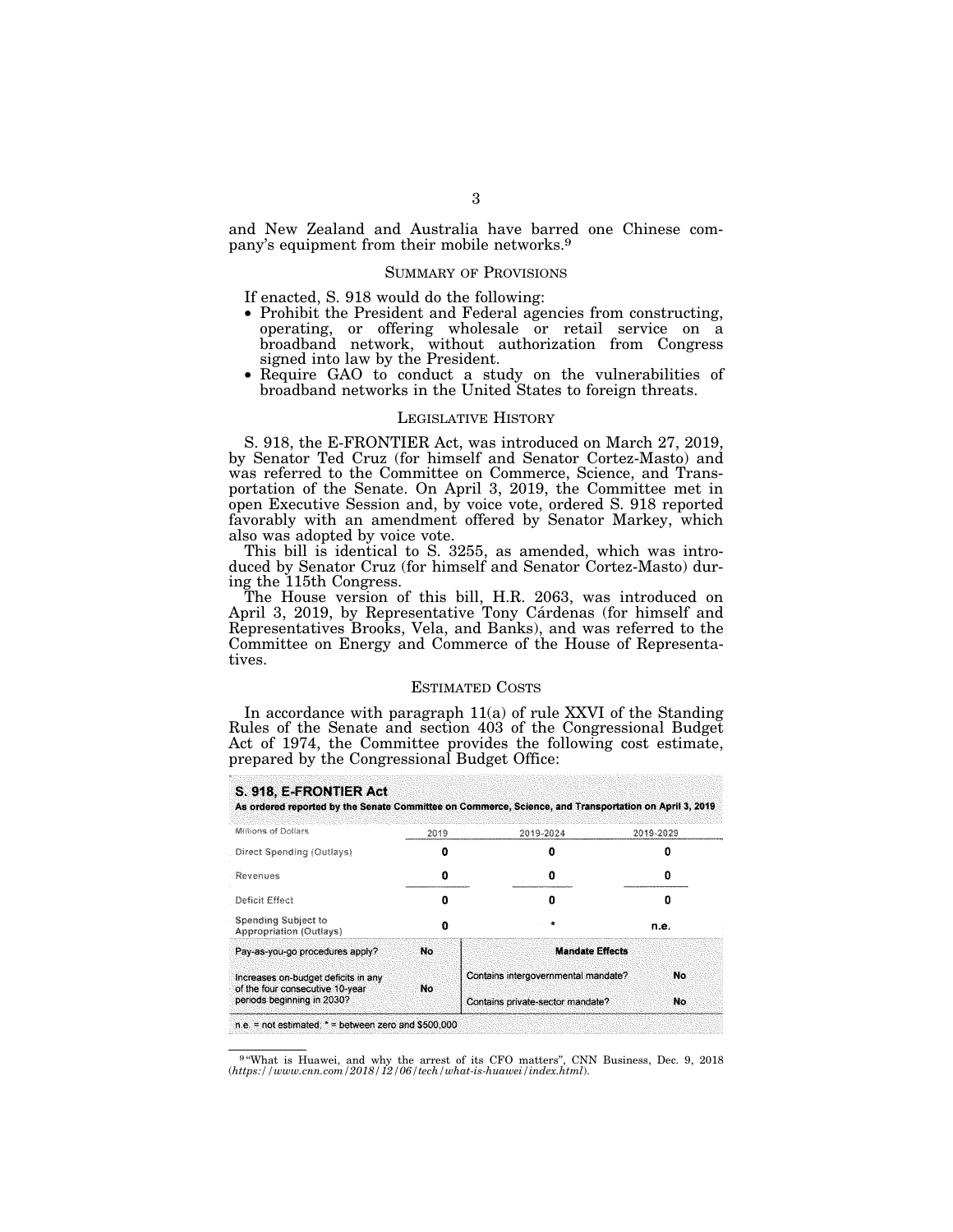S. 918 would prohibit the President or federal agencies from constructing, operating, or offering wholesale or retail service on a broadband network unless an act of Congress provides the authority to do so. In addition, the bill would require the Government Accountability Office (GAO) to conduct a study on the potential threats facing U.S. broadband networks from certain foreign countries and adversaries and to report to the Congress on methods to reduce the vulnerabilities of those networks.

Based on the cost of similar activities, CBO estimates that the study and report would cost less than \$500,000. Any spending would be subject to the availability of appropriations.

The CBO staff contact for this estimate is David Hughes. The estimate was reviewed by H. Samuel Papenfuss, Deputy Assistant Director for Budget Analysis.

#### REGULATORY IMPACT STATEMENT

Because S. 918 does not create any new programs, the legislation will have no additional regulatory impact, and will result in no additional reporting requirements. The legislation will have no further effect on the number or types of individuals and businesses regulated, the economic impact of such regulation, the personal privacy of affected individuals, or the paperwork required from such individuals and businesses. The bill would direct the Government Accountability Office to prepare a report to Congress on U.S. broadband network vulnerabilities.

#### CONGRESSIONALLY DIRECTED SPENDING

In compliance with paragraph 4(b) of rule XLIV of the Standing Rules of the Senate, the Committee provides that no provisions contained in the bill, as reported, meet the definition of congressionally directed spending items under the rule.

#### SECTION-BY-SECTION ANALYSIS

#### *Section 1. Short title.*

This section would provide that the bill may be cited as the ''Eliminate From Regulators Opportunities to Nationalize The Internet In Every Respect Act" or the "E-FRONTIER Act".

## *Section 2. Prohibition against the President or a Federal agency constructing, operating, or offering services on broadband networks.*

Subsection (a) of this section defines four terms for purposes of this section. The following definition included in subsection (a) is of particular importance:

*Broadband Network*.—The term ''broadband network'' means a communications network, the primary purpose of which is to provide consumers with the capability to transmit data to and receive data from all or substantially all internet endpoints. This definition expressly includes a next-generation mobile broadband network.

Subsection (b) of this section would prohibit the President and Federal agencies from constructing, operating, or offering wholesale or retail service on a broadband network, unless a duly enacted Act